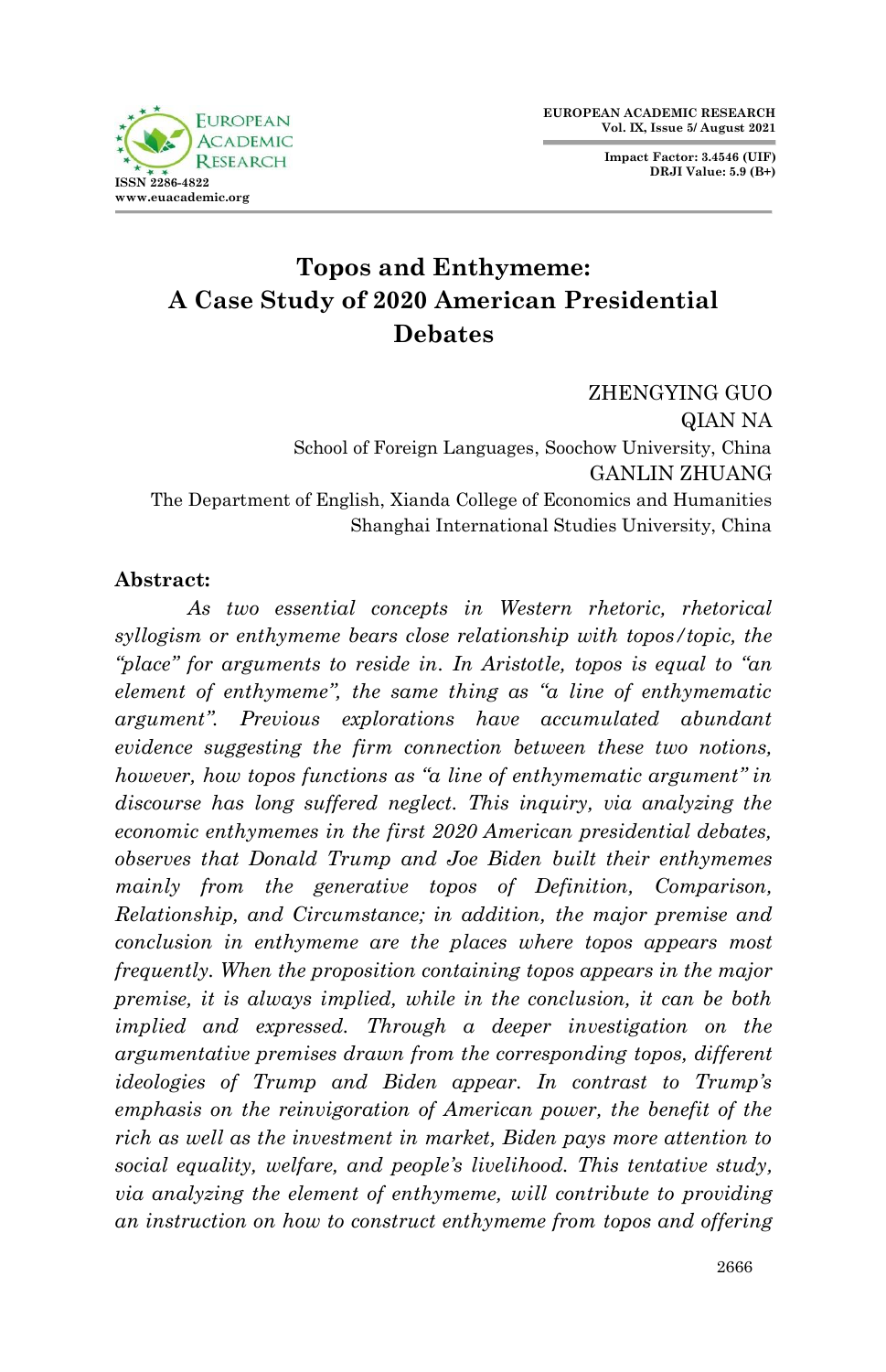*a new perspective of enthymematic research in relation to ideology revealing.*

**Keywords:** enthymeme, topos, presidential debates, ideology

#### **INTRODUCTION**

As one of the core concepts in Western rhetoric, rhetorical syllogism or enthymeme has attracted much attention from antiquity to the contemporary time. Aristotle, who systematically explores enthymeme in his monograph, regards it as "the substance of rhetorical persuasion‖ (*Rhetoric*, 1954, p. 20). Due to its wide application value, scholarship in the past decades has investigated enthymeme from diverse perspectives: the reexamination of its definition or patterns (Walker, 1994; Deng, 2003; Yuan, 2006); the comparison between modern and Aristotelian enthymeme (Walton, 2001; Smith, 2007); the inquiry into relations between enthymeme and *topos* (Wu & Liu, 1994; Dyck, 2002); the application of enthymeme in advertisements (Deng, 2003), presidential debates (Jamieson et al., 1999), or visual argumentation (McHendry, 2017). However, the exploration on the relationship between enthymeme and inventional *topos*, "an element of enthymeme‖ (Aristotle, 1954, p. 163), has so far received little scholarly attention. Besides, no research has yet clearly clarified how topos functions as "an element" conducive to the construction of enthymeme in real contexts, or revealed the underlying ideology conveyed by the employed *topos*. In response to this deemphasis, this investigation attempts to firstly review the relationship between *topos* and enthymeme based on previous studies, and then to explore how *topos* plays a significant role both in generating enthymeme and conveying ideologies in 2020 American presidential debates.

#### **Topos and Enthymeme**

Being two core concepts in Aristotle's *Rhetoric*, *topos* and enthymeme, has a firm link between each other, which is detected with no difficulty. In the clear statement of Aristotle, *topos*, which refers to "an element of enthymeme", is the same as "a line of enthymematic argument" (1954, p. 163). Within this definition, we encounter another notion, enthymeme. In order to better comprehend their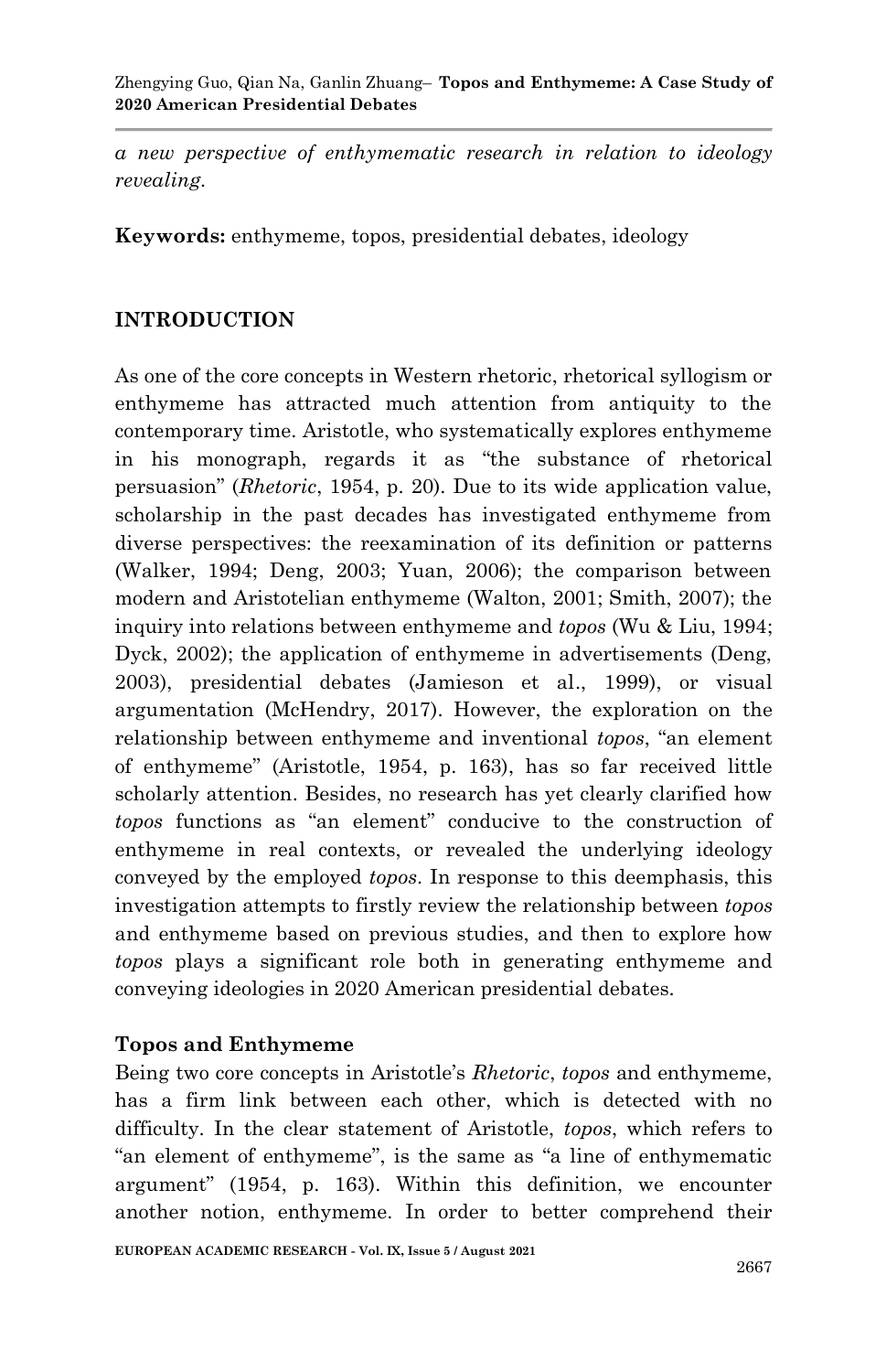relation, it is of great necessity to re-clarify what are enthymeme and *topos* at first.

#### o **Enthymeme**

Enthymeme is derived from the Greek word *enthymema*, whose root *thymos* means "the seat of emotions and desires, or of motive" (Walker, 1994, p. 48). This popular concept has been developed and discussed since the Isocrates era. Due to the limit of space, we commence the inquiry from Aristotle's famous exploration. In his *Rhetoric*, Aristotle places high value on enthymeme, since he appreciates it as "the substance of rhetorical persuasion" and "the most effective of the modes of persuasion" (1954, pp. 20-22). However, rather than offering a standard definition of enthymeme, he just regards it as "rhetorical syllogism"  $(1954, p. 26)$ , and specifies it with two distinct features: incompleteness and probability.

Incompleteness means that "the enthymeme must consist of fewer propositions, fewer often than those which make up the normal syllogism" (ibid, p. 28). As Edward Corbett's definition makes clear, enthymeme is "an argumentative statement that contains a conclusion and one of the premises, the second premise being implied" (1965, p. 62). The type of propositions being omitted are often those contain common knowledge shared by people. Aristotle further explains this trait with an example: "to show that Dorieus has been victor in a contest for which the prize is a crown, it is enough to say ‗For he has been victor in the Olympic games', without adding ‗And in the Olympic games the prize is a crown', a fact which everybody knows" (1954, p. 28).

The feature of probability suggests the "contingent" nature of rhetorical syllogism or enthymeme in contrast to "necessary" feature of standard syllogism. For "there are few facts of the 'necessary' type that can form the basis of rhetorical syllogisms. Most of the things about which we make decisions, and into which therefore we inquire, present us with alternative possibilities‖ (ibid, p. 28). Probability often exists in major premise, which is generally true but not necessarily or absolutely true.

#### o **Topos**

The Greek word *topos* (Latin counterpart, *locus*) means literally a "place" or "region" for arguments to reside in. As an essential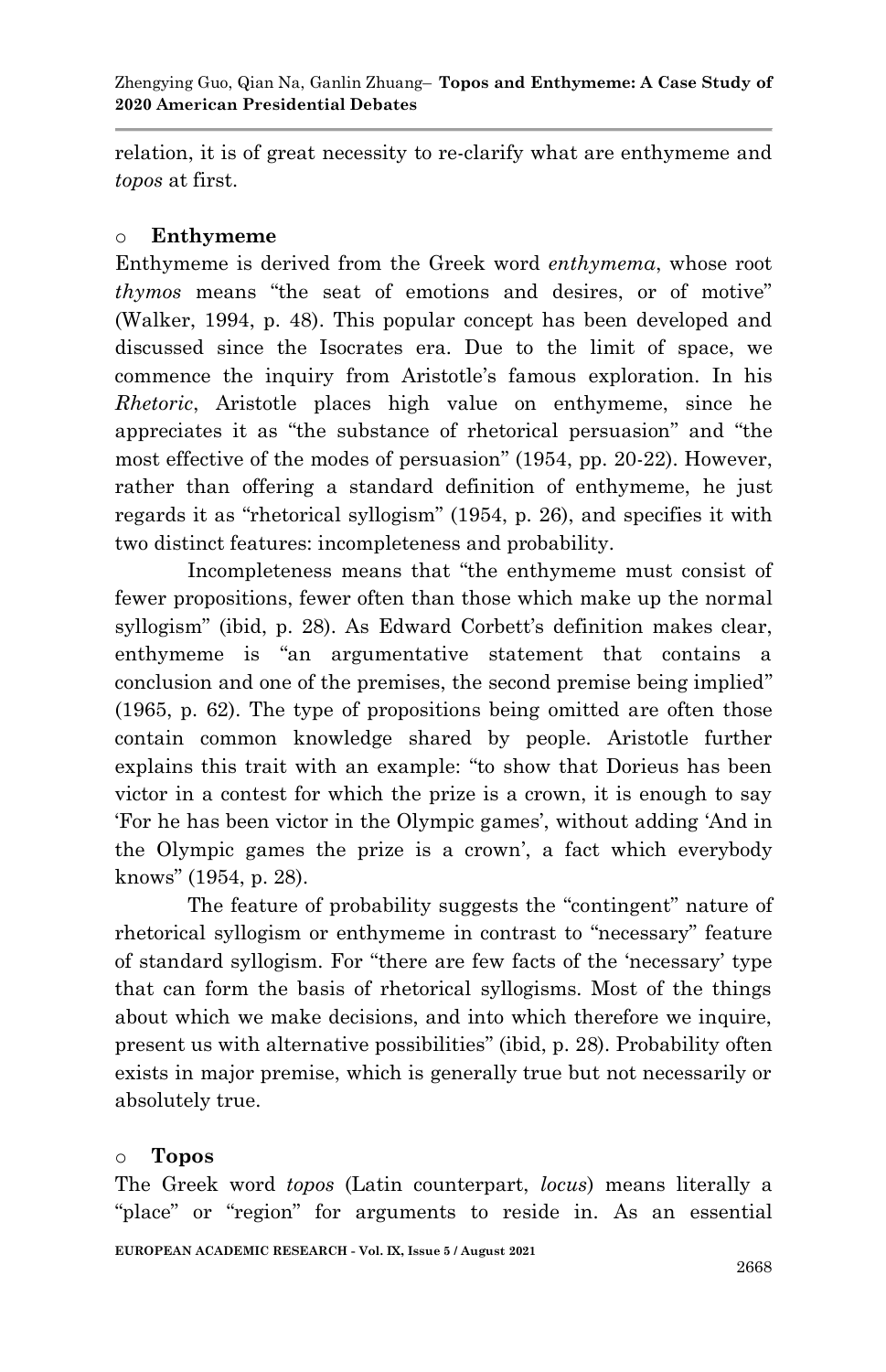inventional tool, *topos* has been placed high value by rhetoricians. Aristotle, the pioneer in the realm of *topos* research, devotes his first two books to the ways in which arguments are found and developed. In *Topics*, hundreds of dialectic *topoi* are deemed as principles or laws supporting enthymemes. It is in his *Rhetoric* that he divides rhetorical *topoi* into common (*koinoi*) *topoi*, applicable to all subjects, and special (*idioi*) *topoi*, unique to specific disciplines. These two types are regarded respectively as "formal" and "material" categories by modern scholars (cf. Grimaldi, 1958), who embrace the view that special *topos* offers the material for propositional statements and the common type offers forms of inferences into which the material may be put. Apart from special *topoi* about "good" and "evil", the "noble" and "base", "justice" and "injustice", and those about types of "character", "emotions", and "moral qualities" discussed as lines of argument applicable to enthymemes, twenty-eight common *topoi*, such as proof based upon opposite, key-word modification, correlative terms, "a fortiori" (more or less), definition, division, cause to effect and so on (1954, pp. 142-155), are also illustrated in Chapter 23.

The example of the enthymeme constructed according to the first *topos* from the opposite, for example, runs:

"Temperance is beneficial; for licentiousness is hurtful." Aristotle does not state the enthymeme with its corresponding opposite *topos* explicitly, but it can be restated in the following way:

―If licentiousness is hurtful, and temperance is the opposite of licentiousness, beneficial is the opposite of hurtful, then Temperance is beneficial."

Evidently, in the above inference, the *topos* from opposite functions as major premise connecting the propositions of rhetorical syllogism. In this vein, *topoi* provide principles warranting movement from the premise to the conclusion (Leff, 1983b, p. 26). Enthymeme, then, can be defined as a form of inference constructed via one or more *topoi* according to Aristotle.

## o **Relation between Topos and Enthymeme**

The discussion by Aristotle in his *Rhetoric* offers an indication that rhetorical *topos* brings the process of inference into focus, which suggests the cozy link between *topos* and the reasoning of enthymeme. But given the vague statements in *Rhetoric*, modern researchers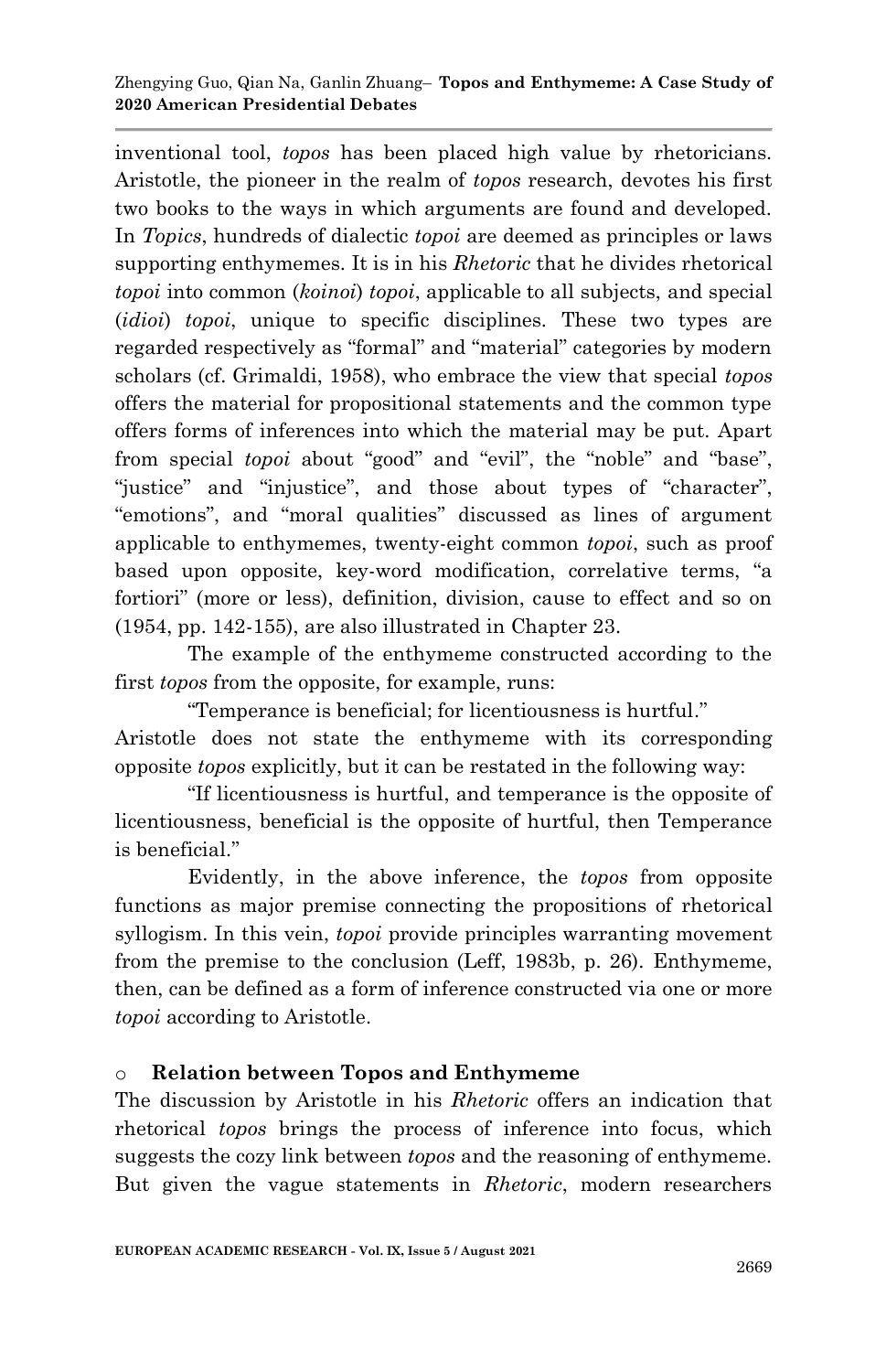strive to refine the concepts of classical *topos* and enthymeme in order to distinctly and intelligibly elucidate their tight relations.

Via offering examples of enthymeme and its corresponding *topos*, Slomkows (1997) redefines enthymeme as "arguments which are warranted by the principle expressed in the *topos*", embracing the view that enthymemes are "instances" of *topoi* (p. 45). In his article *Topos and Enthymeme*, Dyck (2002, p. 109) suggests that *topoi*  functions as elements in enthymemes. He claims that a *topos* may be understood as a "binary relation" which on one hand "replaces implication in the syllogism to yield an enthymeme", on the other hand, is used to construct "if-then" statement or "some unspecified kind of deduction". Based on this refining, Dyck further offers the typical form of enthymeme into "If P, and T  $(P, Q)$ , then  $Q$  (where T is a suitable *topos*)" (p. 111), and "P implies  $Q$ " (p. 111). In addition, Macagno and Walton (2009) reinterpret enthymeme as a defeasible argumentation scheme (modern theory of *topos*), which echoes the trait of probability in Aristotle.

Regarding the explorations on the connection between *topos* and enthymeme in China, meager attention has been attached. Wu and Liu (1994) distinctly elaborate the implied inference mode of twelve common *topoi* from Aristotle's twenty-eight list. Kang and Fan (2005) consider that arguers must resort to *topos* for enthymematic arguments.

Apart from the theoretical perspective, how *topos* serves as an element for enthymeme construction in discourse has been a focal point among modern researchers. Previous application studies on enthymeme, especially on the major premise, have accumulated abundant evidence suggesting that beliefs or values are necessary elements in enthymeme research. Rossolatos (2014), for example, conducts an inquiry to find the hidden visual premises in multimodal advertising discourse, and then to reveal underlying cultural values embodied in visual enthymematic arguments.

Since the major premise of enthymeme ordinarily uses "some" widely held community belief" (Crowley & Hawhee, 2004, p. 141), it is evident that the reasoning of enthymeme "occurs within ideology" (ibid, p. 118). Therefore, in present exploration, the first 2020 American presidential debate will be analyzed to investigate two research questions: First, what types of *topos* have been employed by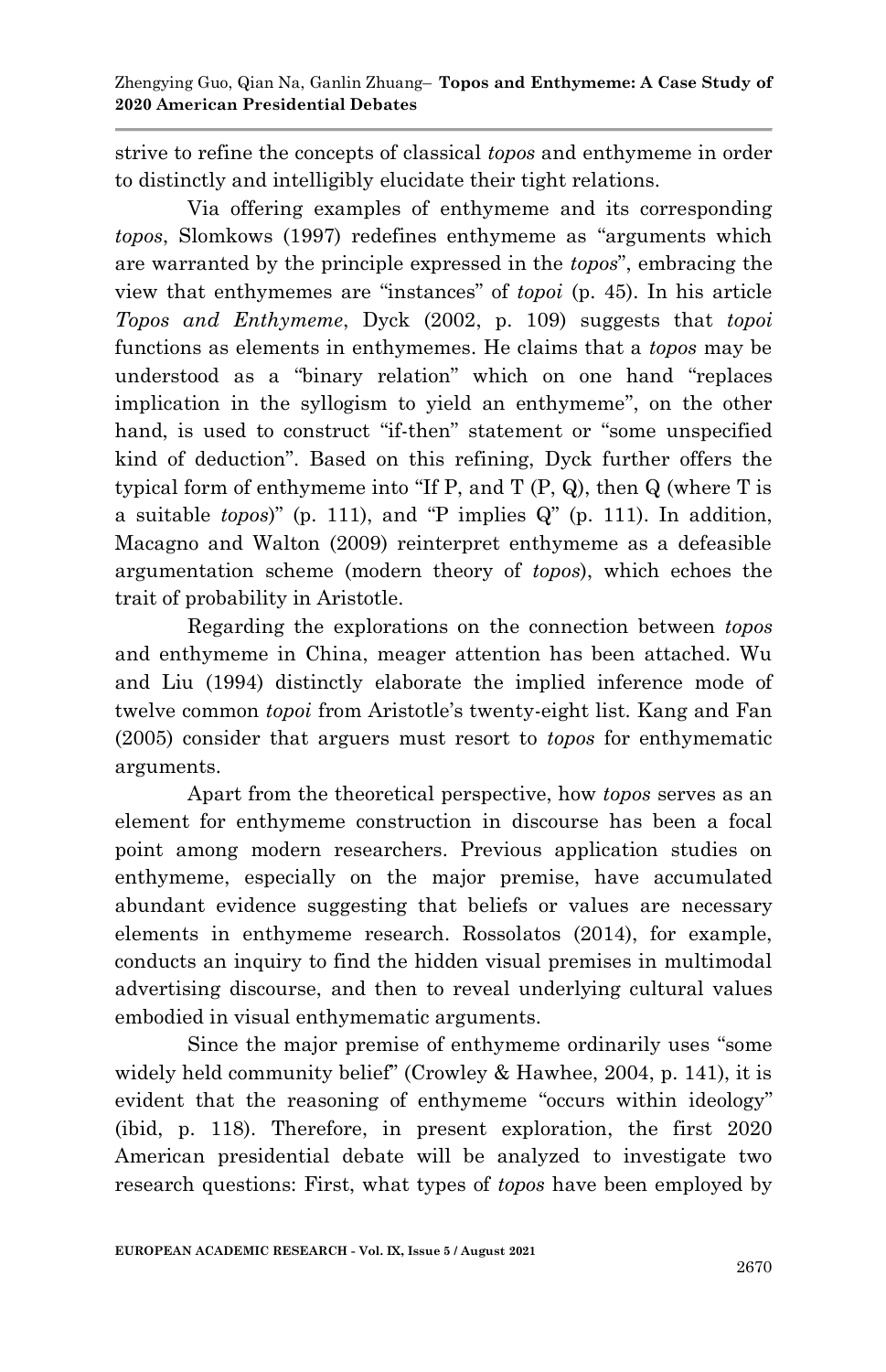Donald Trump and Joe Biden to construct enthymemes? Second, what ideologies are conveyed through these *topoi* adopted in enthymemes?

## **Reasoning with Topos in 2020 American Presidential Debate**

The first televised presidential debate was held on September 29th, 2020, consisting of six topics: The Supreme Court, COVID-19, The Economy, Race and Violence in American, Climate, and The Integrity of the Election. With a text of nearly 21908 words (collected from http://www.debates.org), the debate regarding the issue of Economy occupies a large section. We thus mainly focus on the arguments concerning American economy constructed by Trump and Biden respectively.

Due to the applicability of common *topos*, we, then, confine this research to investigating how this type of *topos* functions in providing lines of enthymematic arguments. A deep examination of the economic issues in debate reveals that the sources of enthymematic argument mainly derive from four general *topos*, namely Definition, Comparison, Relationship, and Circumstance. Besides, via further analyzing argumentative premises of economic enthymemes, divergent policies and ideologies of Trump and Biden are easily detected. Below are the explorations on the two candidates' enthymematic arguments in terms of the policies of economic recovery and tax in the United States.

# o **A Contrastive Analysis of Trump's and Biden's Enthymemes**

Being the third topic discussed after the debates concerning The Supreme Court and COVID-19, the moderator Chris Wallace commenced The Economy issue through a question about the difference between Trump's so-called "V-shaped recovery" and Biden's ―K-shape‖. Due to the outbreak of the pandemic in this year, the economic policies advocated by Trump and Biden assume wide differences, which brings about diverse enthymematic arguments.

## **Enthymemes about Economic Recovery**

Firstly, concerning whether it is reasonable and necessary to open or close the country during COVID-19 emerges distinctly different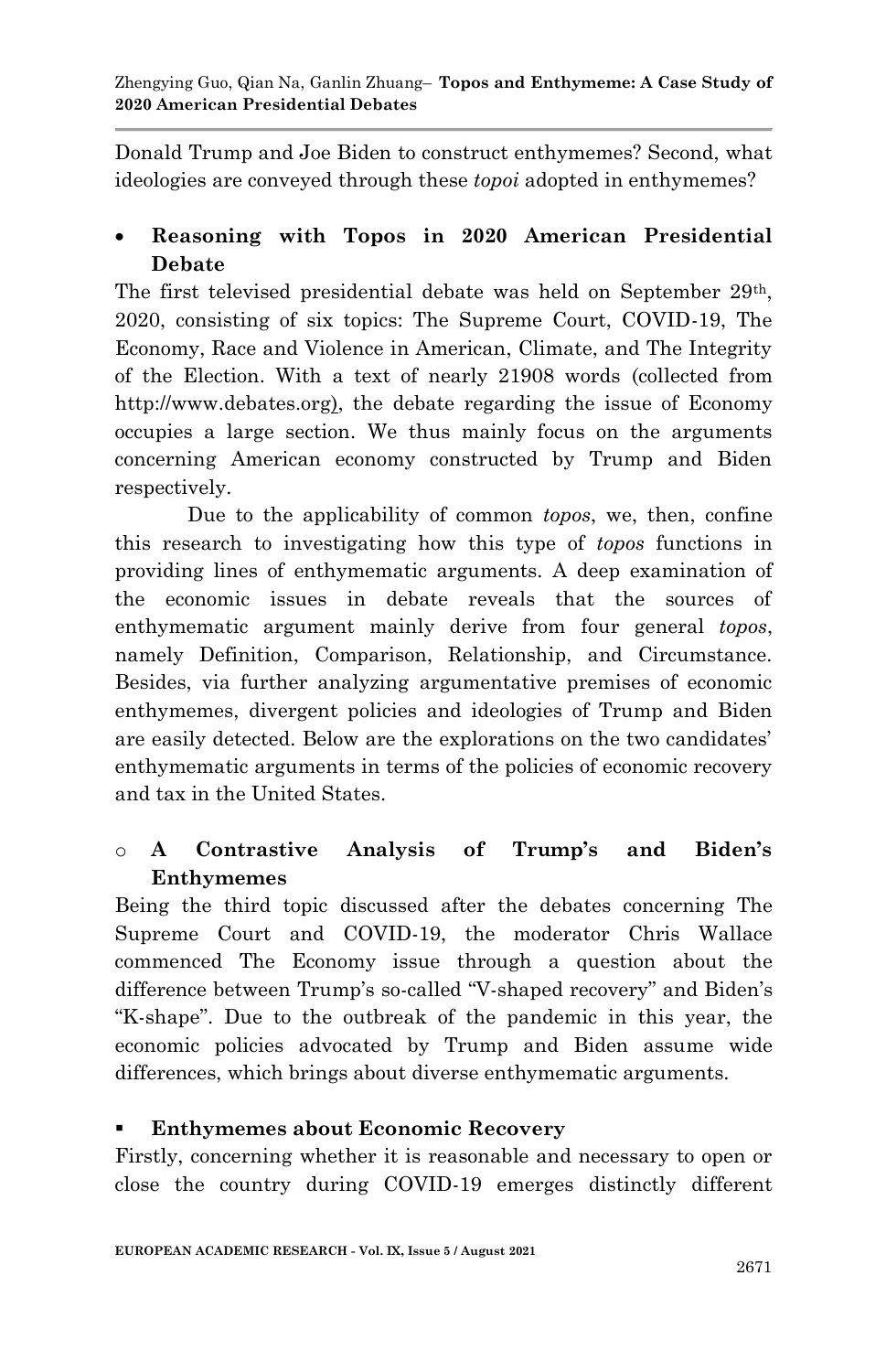arguments coded in the text, accordingly, different *topos*, as shown in the following Table I.

#### **Table I**

*Trump's and Biden's Enthymematic Arguments about Economic Recovery*

|                         | Policies               | <b>Key Arguments</b>                  | Topos                 |
|-------------------------|------------------------|---------------------------------------|-----------------------|
| during<br>Close country |                        | We closed it down because of the      | Relationship          |
|                         | COVID-19               | China plague.                         | <i>(cause)</i><br>and |
| Trump                   |                        |                                       | effect)               |
|                         |                        | You're talking about almost it's like | Comparison            |
|                         | Re-open country to fix | being in prison; It's almost like a   | (similar)             |
|                         | economy                | ghost town.                           |                       |
|                         |                        | And you look at what's going on with  | Relationship          |
|                         |                        | divorce, look at what's going on with | <i>(cause)</i><br>and |
|                         |                        | alcoholism and drugs.                 | effect; opposite)     |
|                         |                        | you have almost half the states in    |                       |
|                         |                        | America with a significant increase   | Circumstance          |
| Biden                   | Shut down the country  | COVID<br>deaths and COVID<br>in       |                       |
|                         | to protect the safety  | cases                                 |                       |
|                         | and health of people   | They were going to give,<br>his       |                       |
|                         |                        | Administration going to give the      | Definition            |
|                         |                        | teachers and school students masks.   |                       |
|                         |                        | and then they decided no, couldn't    |                       |
|                         |                        | do that because it's not a national   |                       |
|                         |                        | emergency They've done nothing        |                       |
|                         |                        | to help small businesses.             |                       |
|                         |                        | He ought to get on the job and take   | Relationship          |
|                         |                        | care of the needs of the American     | (antecedent and       |
|                         |                        | people so we can open safely.         | consequence)          |

## **Trump's Enthymemes Concerning Economic Recovery**

Policies advocated by Trump, who bears in mind the slogan "Keep" America great", are oriented towards the boom of America. "We built the greatest economy in history", boasted by Trump who obviously insisted that it was his policy of shutting down during the virus and then re-opening that efficiently protects and quickly revives American economy. The argument accounting for his closing strategy ran in this way "we closed it down because of the China plague"; Trump obviously built an enthymeme conforming to the features of incompleteness and probability as shown in the following:

> **Implied MP**: The outbreak will exert a negative impact on global economy.

**Expressed mp**: There is an outbreak in China.

**Implied Con**: The U.S. economy will be negatively affected.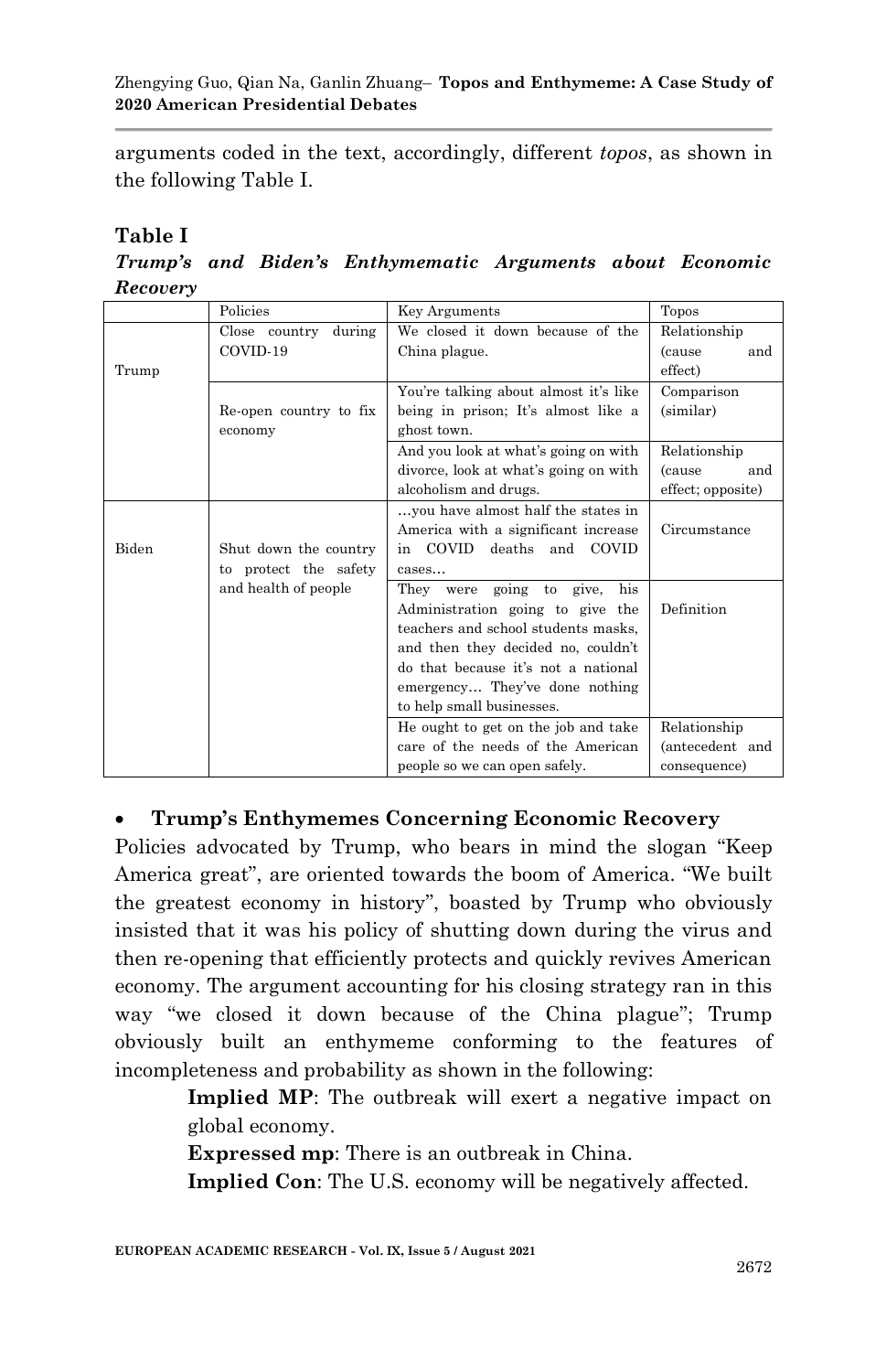The major premise or the argument was omitted, which is drawn from Relationship (cause and effect) commonly shared by the community but is unnecessarily true. In other words, Trump implicitly conveys his idea that those things or actions that will give rise to adverse impacts should be stopped. Labeling the pandemic as "China plague", Trump professed his biased thinking that the recession of American economy was ascribed to China's fault.

Regarding re-opening the country to recover American economy, Trump invariably conformed to his slogan "Keep America" Great" and contended that "Our country is coming back incredibly well, setting records as it does it. We don't need somebody to come in and say, 'Let's shut it down'." He, then, disputed Biden's claim of shutting down and sung high praise of his opening policy. "He will shut it down. He will destroy the country", via comparing Biden's closing strategy, Trump dismissed it as harmfulness and argued that only through re-opening will the economy be booming again. By contrast, the city closed, such as New York, was "almost like a ghost" town‖ and will result in the increasing of divorce, alcoholism and drugs. In these arguments, Trump successfully constructed two enthymemes from the corresponding *topos* from Comparison (similarity) and Relationship (cause and effect, opposite) respectively. On the one hand, by using the figure simile, Trump compared the closed country to a ghost town and prison. Adopting similarity *topos*,

> **Implied MP**: The closed country is almost like a ghost town and prison.

**Implied mp**: America has been still closed.

his enthymeme can be constructed as:

**Expressed Con**: The closed America is like a ghost town and prison.

In this enthymeme, the similarity *topos* which conveys the deduction that the closed country is likely to be poor and desolate on the grounds that the ghost town used to be busy and wealthy but is now poor and deserted. What Trump evidently wanted to persuade people from this conclusion was that the strategy of shutting down insisted by Biden was unreasonable and will beget slowdown.

On the other hand, the seriousness of divorce, alcoholism and drugs appearing in the closed cities was another persuasive point of Trump. In order to argue that his proposal of re-opening was beneficial to the economy, Trump generated his enthymematic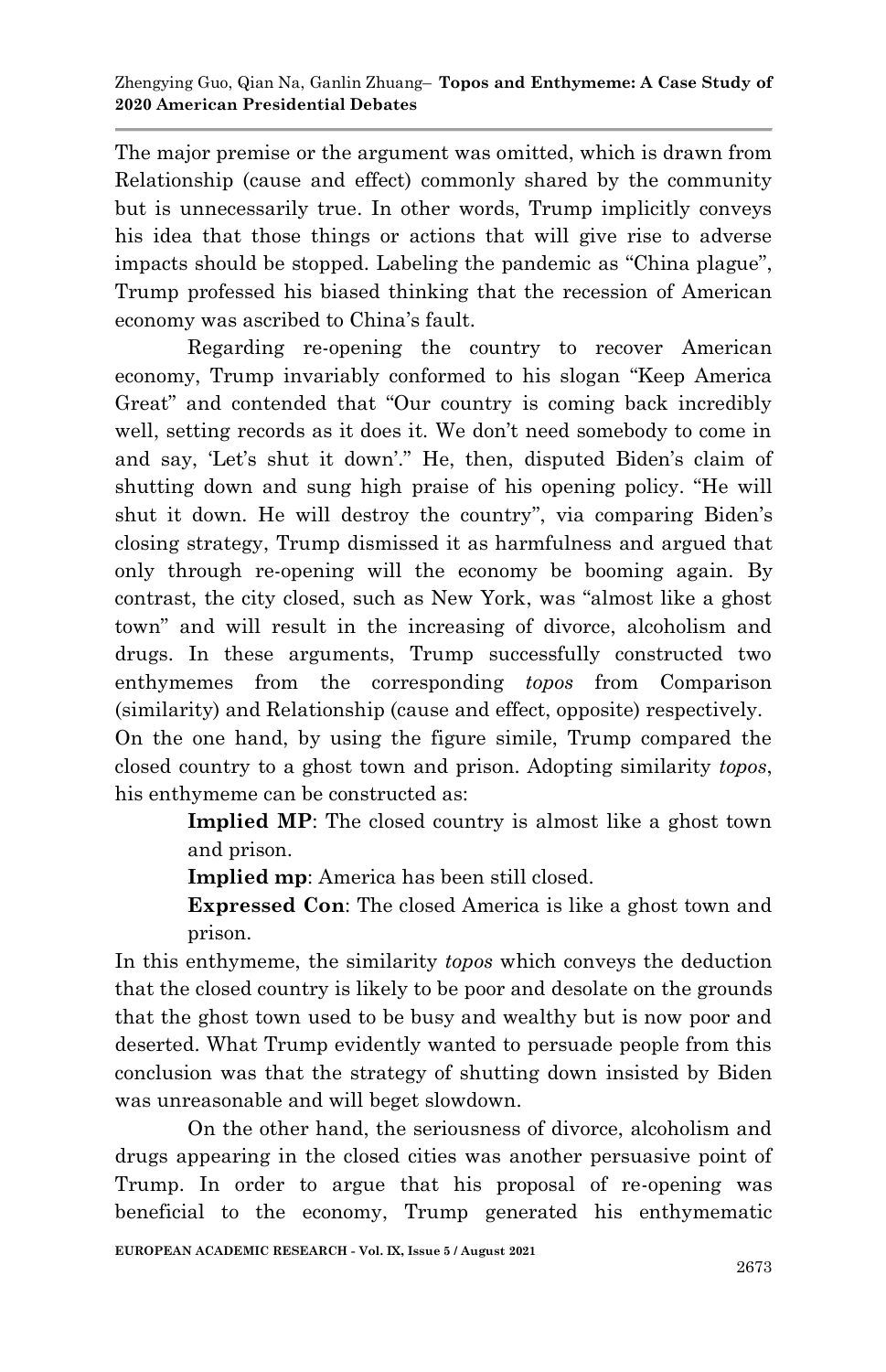argument from Relationship (cause/effect or opposite) with an indication that closing country will, to a large degree, bring about the growth of divorce, alcoholism and drugs, then opening country, by contrast, will decrease or mitigate these negative actions. The argument constructed from Relationship *topos*, again re-claimed Trump's opposition to Biden's shutting down.

#### **Biden's Enthymemes Concerning Economic Recovery**

Shifting to the policies of Biden who belongs to the Democratic Party advancing the benefits of the individual and small business, the arguments of closing country, accordingly, echoed his political stance. Compared with Trump's appeal for economic recovery, in Biden's point of view, ―You can't fix the economy until you fix the COVID crisis.‖ Therefore, he started his debate from the representation of the circumstance American people confronted with, "And the idea that he is insisting that we go forward and open when you have almost half the states in America with a significant increase in COVID deaths and COVID cases." At this time, Biden successfully established his enthymeme from *topos* of Circumstance to emphasize the negative effect caused by opening country:

> **Implied MP**: The flow of people will cause an increase in COVID cases and deaths.

> **Implied mp**: The opening United States has population flow both at home and abroad.

> **Expressed Con**: In America, almost half the states have a significant increase in COVID deaths and COVID cases.

Under such urgent situation, what the government needed to do is to deal with exigent problems, such as the supply of masks and the recovery of small business. However, "his Administration going to give the teachers and school students masks, and then they decided no, couldn't do that because it's not a national emergency", it was clear in Biden's contention that the Administration of Trump neglected such problems demanding prompt solution, for they were not national emergencies in their opinion. In the statements of Biden, his underlying view can be easily detected that rather than restoring economy eagerly, giving teachers and school students masks, helping small businesses, getting on the job, and taking care of the needs of the American people should be defined or treated as national emergencies during COVID-19. Using this argument from Definition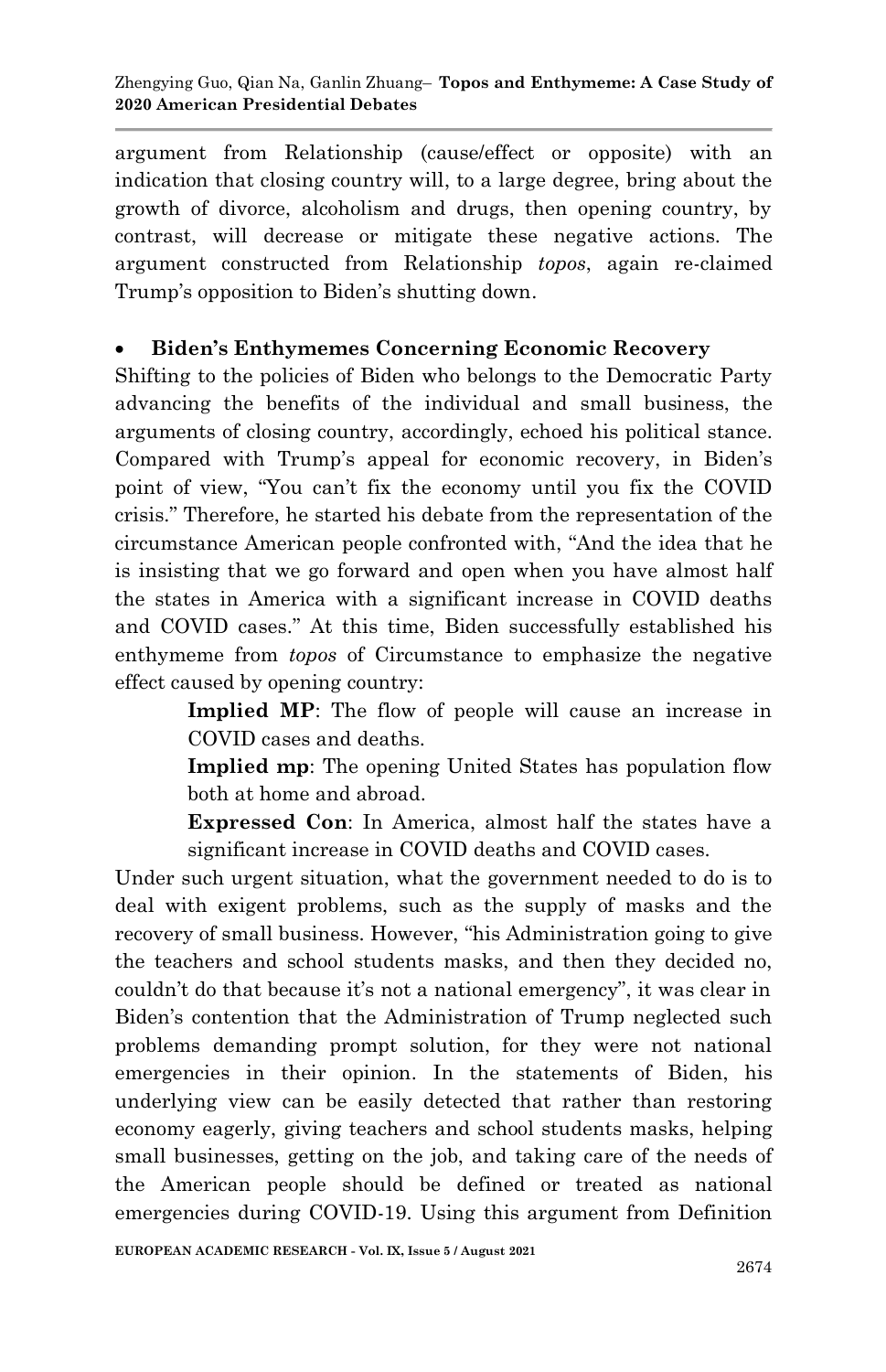as conclusion, Biden emphasized his concern about the safety and livelihood of people during COVID-19. Then the following arguments built from Relationship (antecedent and consequence) again echoed his worries, which can be reconstructed as: If the jobs are got on and the needs of the American people are taken care of, then we can open our country safely.

## **Enthymemes about Tax**

Another issue heatedly discussed under the economic topic was tax. Being the supporters of two opposite parties, Trump and Biden obviously entertained different views towards tax, thus forming varying enthymematic arguments. As presented in the following Table II, key arguments are extracted and concluded with its corresponding *topos*.

## **Table II**

*Trump's and Biden's Enthymematic Arguments about Tax*

|       | Policies          | <b>Key Arguments</b>                                                            | Topos                                           |
|-------|-------------------|---------------------------------------------------------------------------------|-------------------------------------------------|
| Trump | Lower the tax of  | When the stock market goes up, that                                             | Relationship                                    |
|       | individual<br>and | means jobs.                                                                     | (cause and effect)                              |
|       | corporations      | you want to terminate my taxes. I'll<br>tell you what, you'll lose. Half of the |                                                 |
|       |                   | companies that have poured in here<br>will leave. And plenty of companies       | Relationship<br>(opposite:<br>cause and effect) |
|       |                   | that are already here, they'll leave for                                        |                                                 |
|       |                   | other places. They will leave and you                                           |                                                 |
|       |                   | will have a depression                                                          |                                                 |
| Biden | Improve the tax   | The more money you get, the more tax                                            | Comparison (more/less)                          |
|       | of the rich and   | you should pay (summarized from                                                 | Relationship (opposite)                         |
|       | major             | Biden's arguments)                                                              |                                                 |
|       | corporations      | And make sure that we invest in the                                             |                                                 |
|       |                   | people who in fact need the help.                                               | Circumstance                                    |
|       |                   | People out there need help.                                                     |                                                 |

# **Trump's Enthymemes Concerning Tax**

Since the topic has turned to the tax paid by Trump, he argued "I don't want to pay tax. Before I came here, I was a private developer, I was a private business people. Like every other private person, unless they're stupid, they go through the laws.‖ Through these lines, Trump claimed his denial of individual or business tax, for the implied purposes of investing more money in market and stimulating more individual consumption. "When the stock market goes up, that means jobs", his statements can be clearly restated as "lower or terminate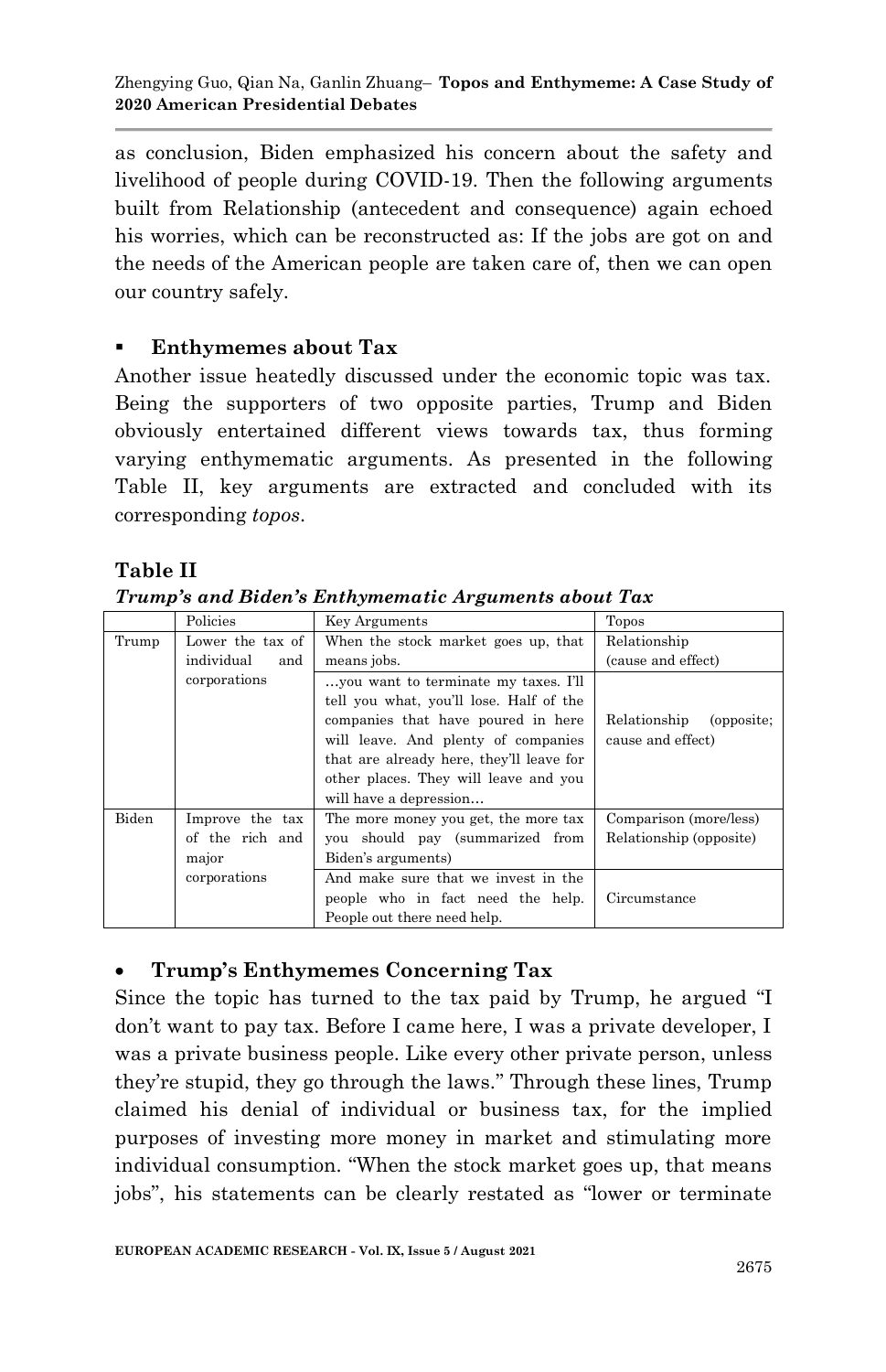tax will bring the boom of stock market, thus bring more jobs". Here Trump again constructed an enthymeme from the *topos* of Relationship (cause and effect):

> **Implied MP**: Lower tax will bring the boom of stock market. **Expressed mp**: When the stock market goes up, that means job.

**Implied Con**: Lower tax will bring more jobs.

When confronted with Biden's argument of "eliminating the Trump" tax cuts‖, Trump struck back and responded that if you terminate my taxes, you'll lose. Through the argument "half of the companies that have poured in here will leave. And plenty of companies that are already here, they'll leave for other places. They will leave and you will have a depression, the likes of which you've never seen", Trump firmly asserted his view based on Relationship (cause and effect) that without tax cuts or imposing high tax on the business will result in the phenomena of decreasing companies and even worse, economic depression. Besides, via making use of the argument from opposite, Trump reemphasized his view that lower tax will bring more jobs, as more tax or without tax cuts brings economic recession.

## **Biden's Enthymemes Concerning Tax**

Obviously divergent opinions on tax were conveyed by the arguments of Biden. Returning to the difference between the "V-shape" and "Kshape" recovery, Biden answered this question from the perspective of tax inequality, "the difference is millionaires and billionaire like him in the middle of the COVID crisis have done very well. Billionaires have made another \$300 billion because of his profligate tax proposal, and he only focused on the market. But you folks at home, you folks living in Scranton and Claymont and all the small towns and working class towns in America, how well are you doing?" The comparison between the tax paid by the rich and those working class undoubtedly revealed Biden's objection to Trump's policies of tax cuts and focusing on the market excessively. On the basis of this comparison and the view of Democratic Party, the arguments of Biden can be further interpreted through Comparison (more or less) *topos*. According to his arguments, we can summarize and restate his enthymematic argument as: The more money you get, the more tax you should pay. Then, this enthymeme can be established as: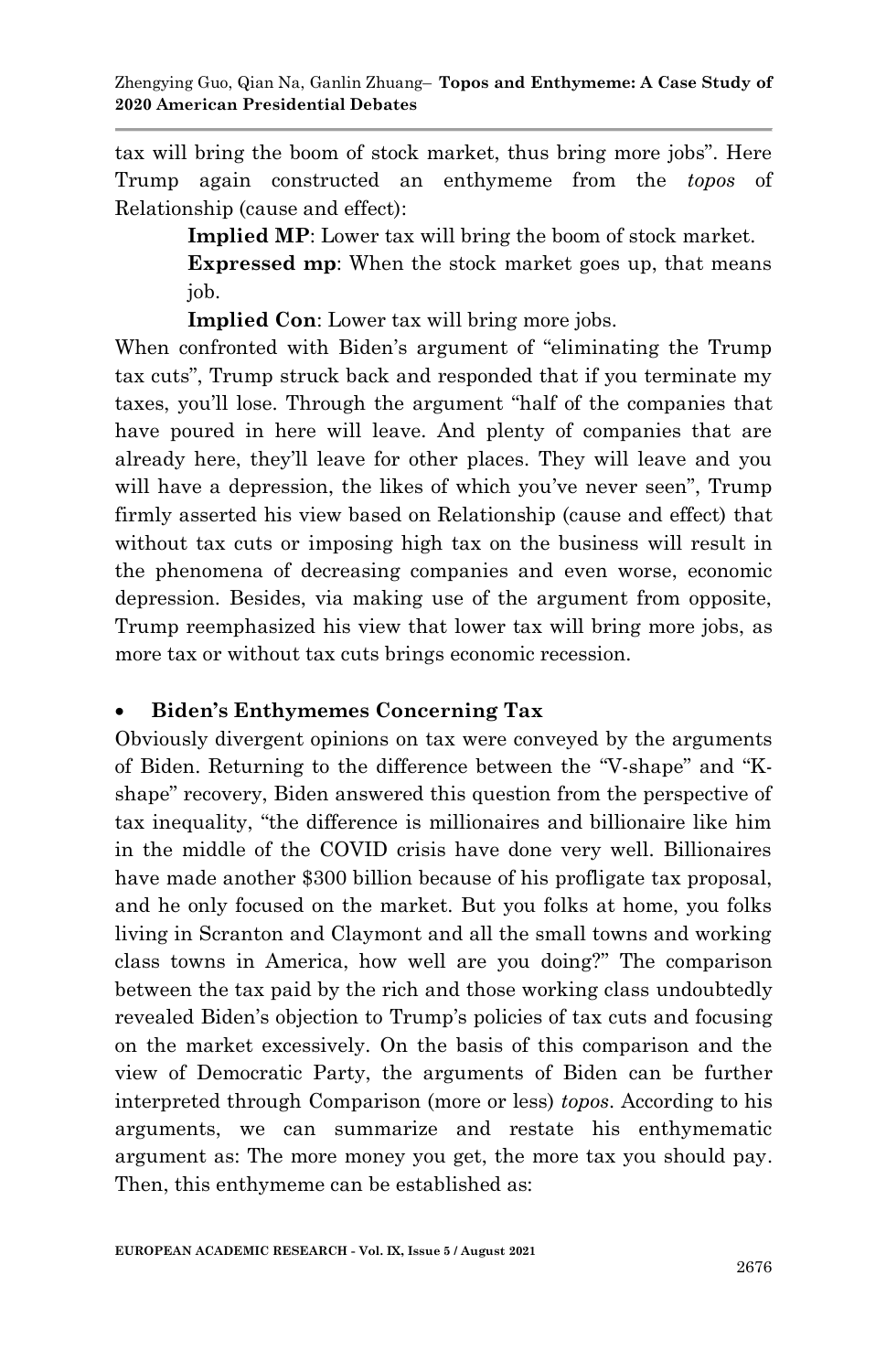**Expressed MP**: The more money you get, the more tax you should pay.

**Implied mp**: The rich and major corporations have a greater ability to pay tax for its higher income.

**Implied Con**: The government should raise the tax standard for the rich and major corporations.

The argument on the other hand can be derived from Relationship (opposite), as people commonly recognize that the rich and major companies are the opposites of the working class and small business respectively. What followed Biden's arguments of improving the tax of the rich and major corporations was his corresponding plans: "I'm going to eliminate the Trump tax cuts" and "I'm going to eliminate a significant number of the taxes. I'm going to make the corporate tax 28%. It shouldn't be 21%", distinctly demonstrating his decisions and presenting the audience a logic expression.

Apart from the advocate of tax equality, rather than exceedingly investing in market, Biden proposed that it is of great necessity to "make sure that we invest in the people who in fact need the help". Again, he observed the present fact or conditions faced by the American, and deemed that it was urgent and essential for the government to take measures to protect people from being infected by the virus and aid in the teachers, the people who have been on the front lines, the small business, the working class who lost their jobs, etc. In view of such situation, Biden progressed his argument from Circumstance, which successfully unfolded his implied idea that the people mentioned above deserved more attention in difficult times, instead of blindly investing in Trump's so-called market.

## **3.2 A Contrastive Analysis of Trump's and Biden's Ideologies**

Obviously, the enthymematic arguments constructed by *topoi*  concerning economic recovery and tax in America provided by Trump and Biden embody their different policies and ideologies. As shown in the following Table III, those key arguments summarized in Table I and II reveal the candidates' different political ideas and then deliver their different ideologies.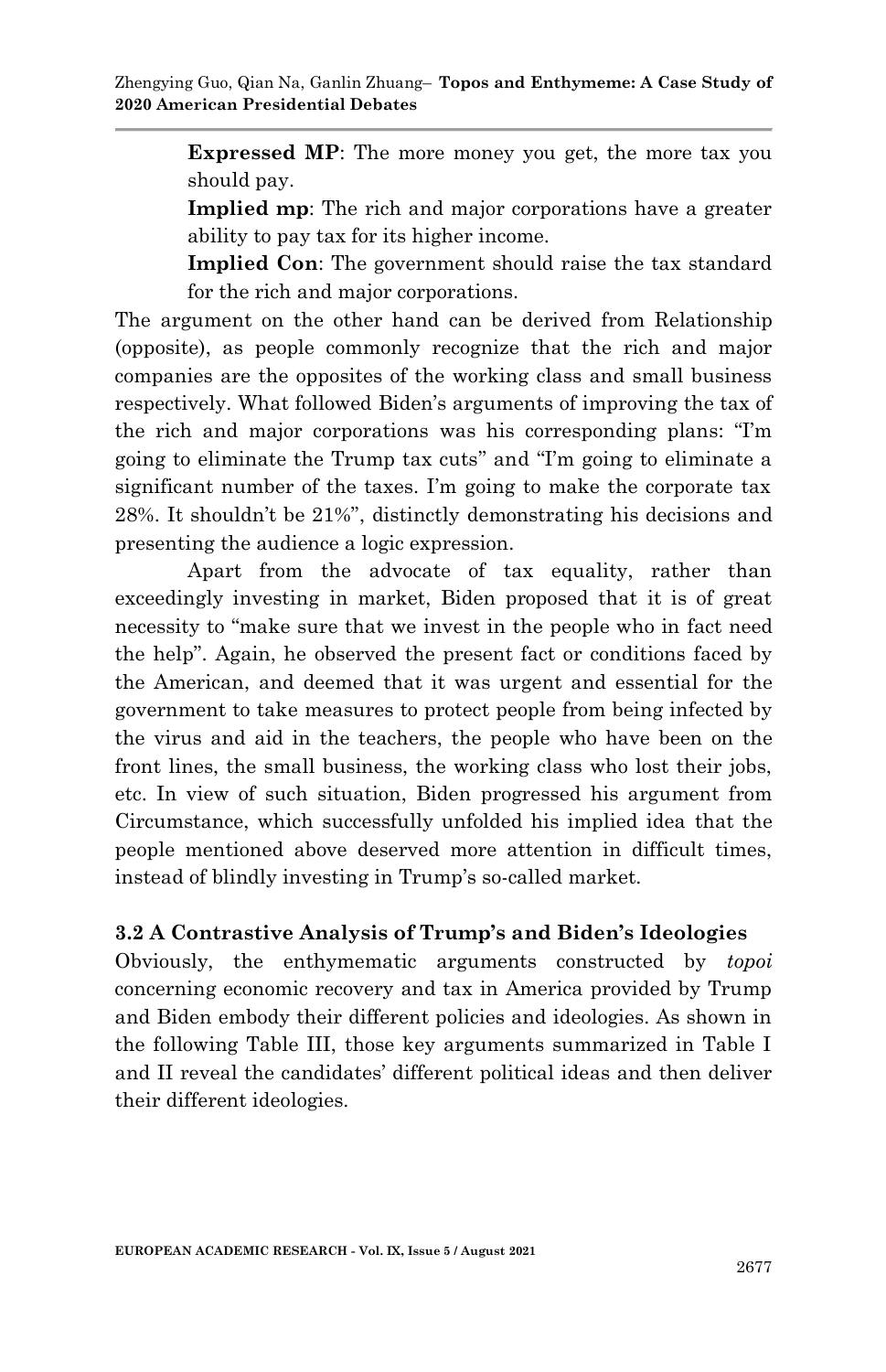## **Table III**

|              | Enthymematic arguments                     | Ideologies                             |
|--------------|--------------------------------------------|----------------------------------------|
|              | We closed it down because of the China     | Racial discrimination                  |
| Trump        | plague.                                    |                                        |
|              | Lower tax will bring the boom of stock     | Keep America Great:                    |
|              | markets                                    | Reinvigorate the American power;       |
|              |                                            | Advocate the benefit of the rich       |
| <b>Biden</b> | Giving teachers and school students masks. |                                        |
|              | and helping small business should be       | People's livelihood and social welfare |
|              | regarded as national emergencies           | are of significant importance          |
|              | Invest in the people who in fact need the  |                                        |
|              | help                                       |                                        |
|              | Improve the tax of the rich and major      | Focus on social equality               |
|              | corporations                               |                                        |

#### *Trump's and Biden's Ideologies*

## **Conclusion**

The relationship between *topos* and enthymeme discussed from the explorations of Aristotle and modern scholarship in the first half of this article evidently manifest that close connection exists between these two notions. For *topos* functions both in generating lines of enthymematic argument and providing strategy warranting the movement from the premise to the conclusion in rhetorical syllogism.

Due to the paucity of research on how *topos* can be incorporated into enthymeme in discourse, the inquiry initiated in this study reveals that *topos* plays a crucial part in providing argumentative premise or conclusion for the construction of enthymemes in the first 2020 presidential debate. Via investigating the economic arguments of Trump and Biden, this exploration has three major findings.

Firstly, Trump and Biden mainly make use of four general *topoi*/topics or its subtopos — Definition, Relationship (cause and effect, antecedent and consequence, opposite), Comparison (similarity, more/less), and Circumstance — to establish their enthymemes, among which Definition and Circumstance are only employed by Biden, manifesting his focus on the fact and situation. Second, as both Trump and Biden successfully build their enthymemes conforming to the two features — incompleteness and probability, it is interesting to see that the major premise and conclusion are the places where *topos* appears most frequently. When the proposition containing *topos* appears in the major premise, it is always implied, while in the conclusion, it can be both implied and expressed. In addition, from the above analysis, an enthymeme can be constructed through one or two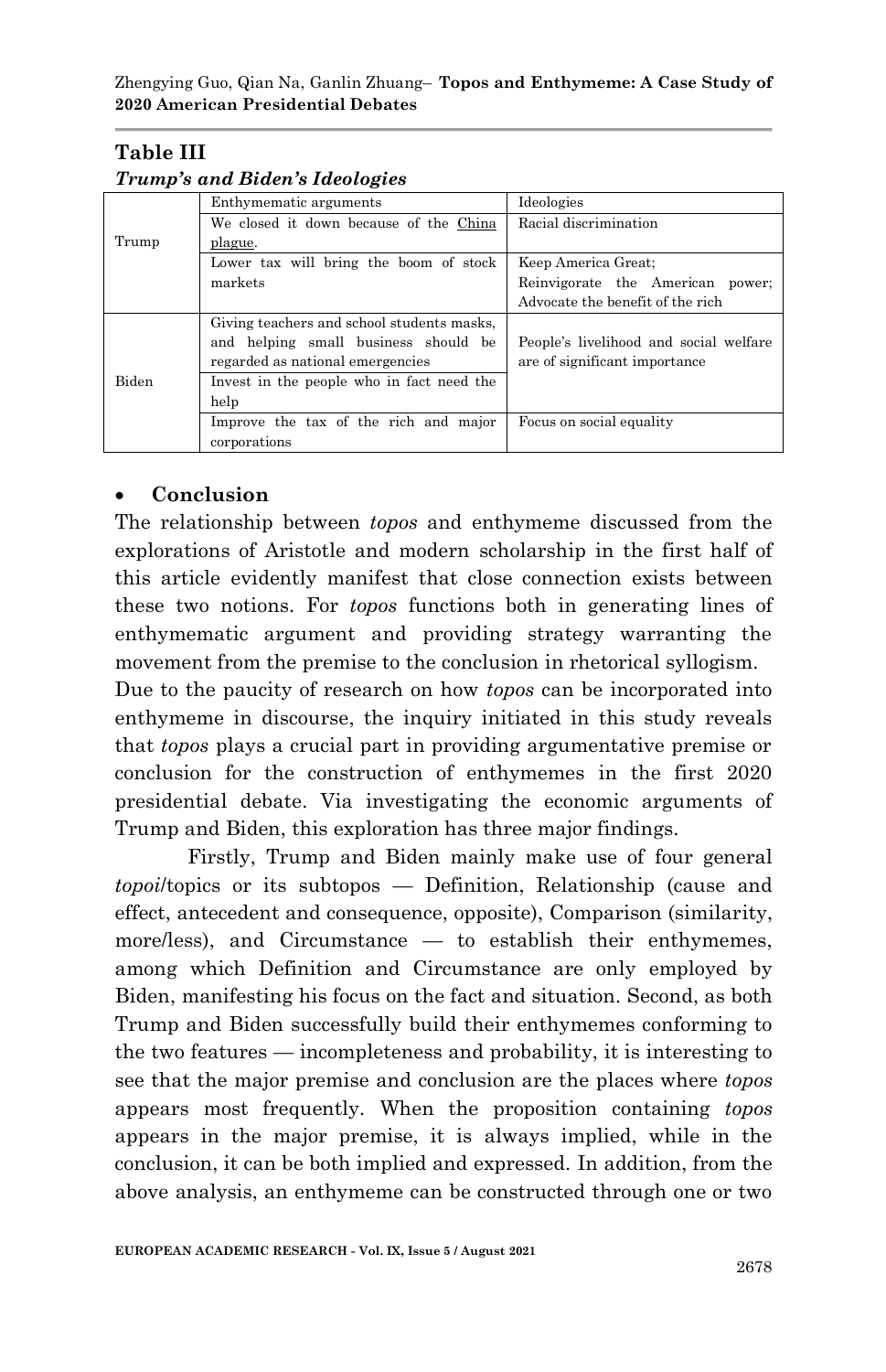Zhengying Guo, Qian Na, Ganlin Zhuang– **Topos and Enthymeme: A Case Study of 2020 American Presidential Debates**

*topoi*. For example, with regard to Biden's first enthymeme concerning economic recovery, the major premise is built from the *topos* of Relationship, while the conclusion is from Circumstance. Or his enthymeme concerning tax, the major premise is a Comparison *topos*, while the conclusion is a Relationship proposition. Third, a deep examination of the argumentative premises provided by *topos* uncovers different beliefs or values of Trump and Biden. In contrast to Trump's focus on the reinvigoration of American power, the benefit of the rich, and the investment in market, Biden lays more emphasis on social equality, welfare, and people's livelihood. With six topics in the first presidential debate on top of economy, whether different *topos* is utilized to construct enthymemes in other issues, what part it plays in enthymeme, and what ideologies it conveys are to be tested in future explorations.

#### **REFERENCES**

- 1. Aristotle. 1954. *Rhetoric* (W. R. Roberts, Trans.). New York: Modern Library.
- 2. Corbett, E. P. J. 1965. *Classical rhetoric for the modern student*. New York: Oxford University Press.
- 3. Crowley, S., & Hawhee, D. 2004. *Ancient rhetorics for contemporary students*. New York: Pearson Longman.
- 4. Deng, Z. Y. 2003. The enthymeme and its rhetorical mechanism. *Foreign Language and Literature Studies*, (1), 13-19.
- 5. Dyck, T/Ed. 2002. Topos and enthymeme. *Rhetorica*, *20*, 105-118.
- 6. Grimaldi W. 1958. The Aristotelian Topics. *Traditio*, *14*, 1-16.
- 7. Jamieson, K. H., Falk, E., & Sherr, S. 1999. The enthymeme gap in the 1996 presidential campaign. *PS: Political Science & Politic*, *32* (1), 12-16.
- 8. Kang, Z. M., & F, M. M. 2005. On topos of classical rhetoric and neo-rhetoric. *Shandong Foreign Language Teaching*, (1), 13-16.
- 9. Leff, Michael C. 1983b. The topics of argumentative invention in Latin rhetorical theory from Cicero to Boethius. *Rhetorica*, *1* (1), 23-44.
- 10. Macagno, F., & Walton, D. 2009. Enthymemes, argumentation schemes, and topics. *Logique & Analyse*, *52*, 39-56.
- 11. McHendry, G. F. 2017. Instagrams that wound: Punctum, visual enthymemes, and the visual argumentation of the transportation security administration. *Argumentation and Advocacy*, *53* (4), 310-326.
- 12. Rossolatos, G. 2014. On the pathology of the enthymeme: Accounting for hidden visual premises in advertising discourse. *Signs and Society*, *2* (1), 1-27.
- 13. Slomkowski, P. 1997. *Aristotle's topics*. New York: Leiden.
- 14. Smith, V. J. 2007. Aristotle's classical enthymeme and the visual argumentation of the twenty-first century. *Argumentation and Advocacy*, *43*, 114-123.